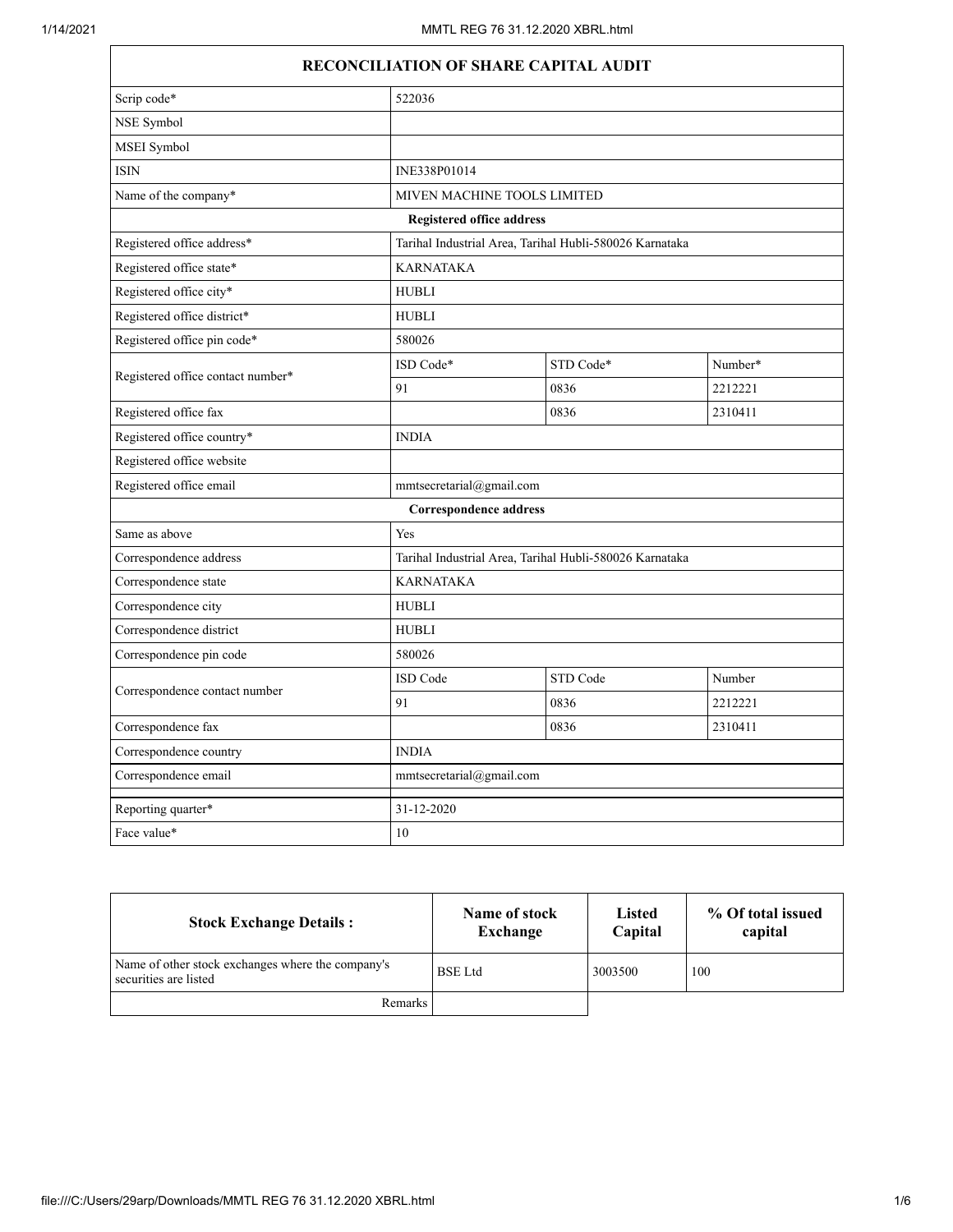| <b>Capital Details:</b>                                                           |                  |                           |
|-----------------------------------------------------------------------------------|------------------|---------------------------|
|                                                                                   | Number of shares | % Of total issued capital |
| Issued capital*                                                                   | 3003500          |                           |
| Listed capital (BSE) (As per company records)*                                    | 3003500          | 100                       |
| Held in dematerialised form in CDSL*                                              | 159373           | 5.31                      |
| Held in dematerialised form in NSDL*                                              | 2513528          | 83.69                     |
| Physical*                                                                         | 330599           | 11.01                     |
| Total no.of shares*                                                               | 3003500          | 100                       |
| Reasons for difference if any, Between issued capital and listed capital*         | $\Omega$         |                           |
| Reasons for difference if any, Between issued capital and total number of shares* | $\Omega$         |                           |
| Reasons for difference if any, Between listed capital and total number of shares* | $\Omega$         |                           |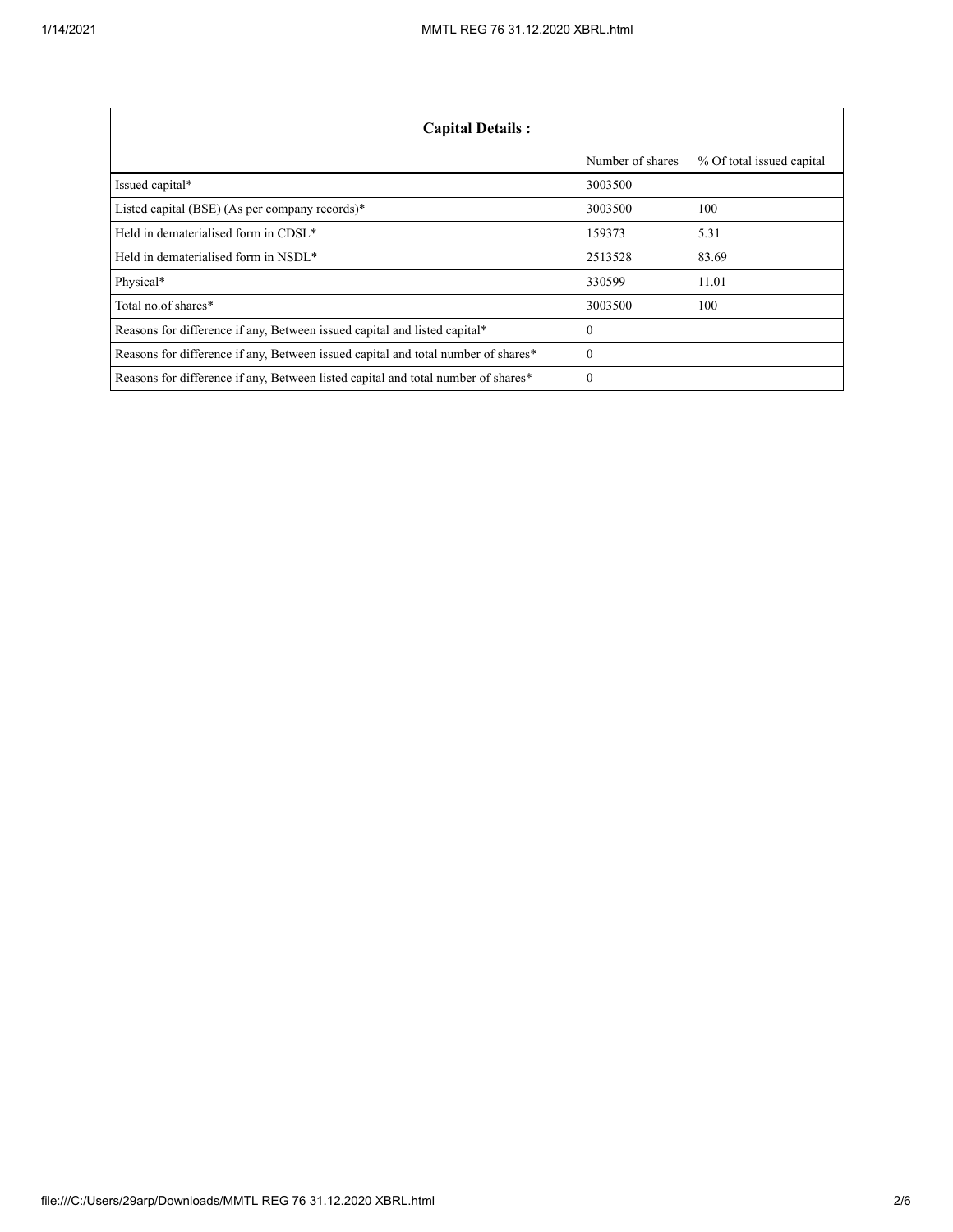**Certifying the details of changes in share capital during the quarter under consideration as per Table below :**

Whether changes during the quarter\* No

Register of members is updated\* Yes If not, Updated upto which date Reference of previous quarter with regards to excess dematerialised shares,If any. Has the company resolved the matter (excess dematerialised shares mentioned above) in the current quarter ?\* NA If not, Reason why ?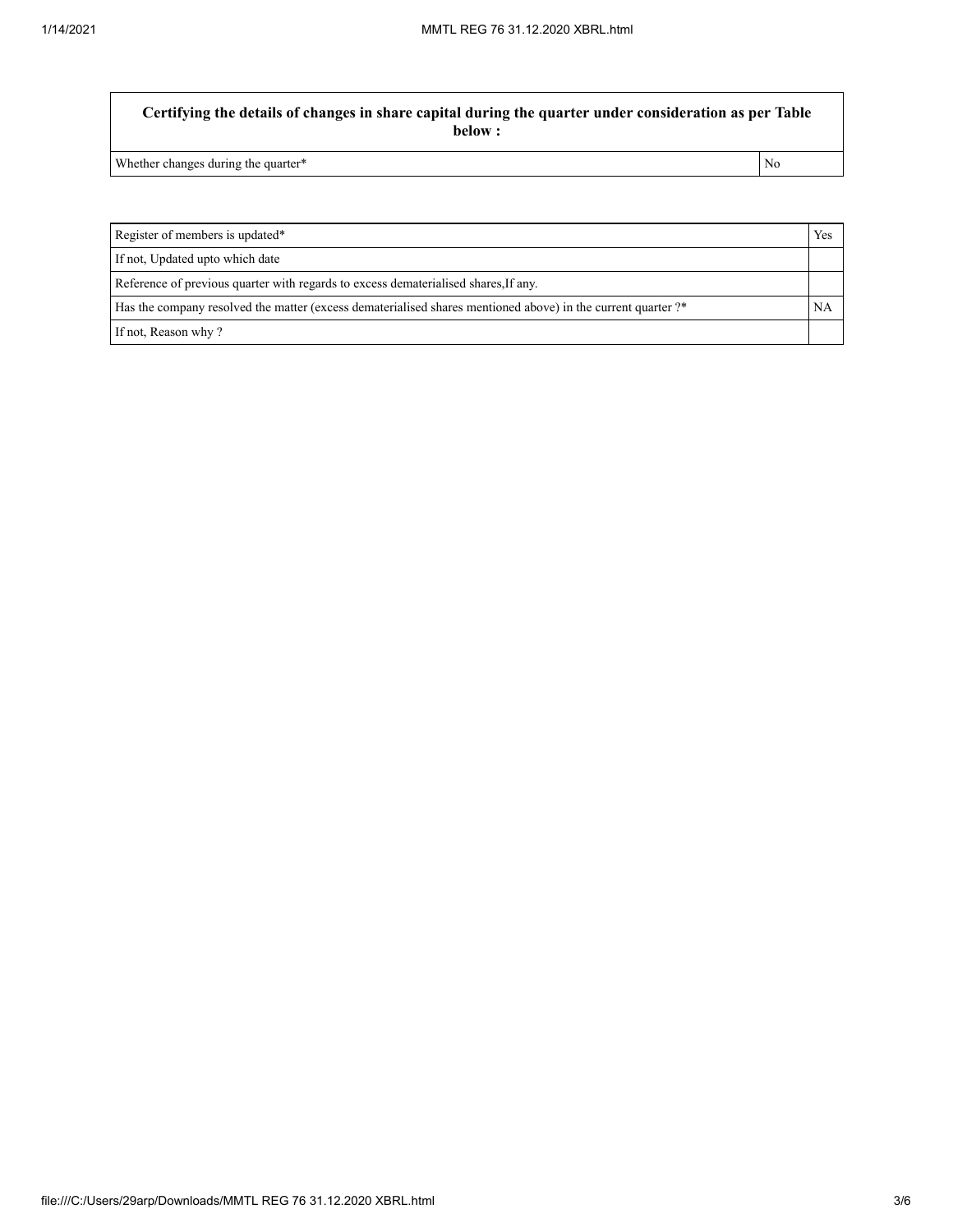$\overline{\Gamma}$ 

| Mentioned the total no.of requests, If any, confirmed after 21 days and the total no.of requests pending<br>beyond 21 days with the reasons for delay |                 |               |                   |
|-------------------------------------------------------------------------------------------------------------------------------------------------------|-----------------|---------------|-------------------|
| Total no.of demat requests                                                                                                                            | No.of requests* | No.of shares* | Reasons for delay |
| Confirmed after 21 days*                                                                                                                              |                 |               |                   |
| Pending for more than 21 days*                                                                                                                        |                 |               |                   |
| <b>Remarks</b>                                                                                                                                        |                 |               |                   |

| <b>Compliance Officer Details</b>                                                    |                                                    |  |
|--------------------------------------------------------------------------------------|----------------------------------------------------|--|
| Whether Compliance officer appointed                                                 | Yes                                                |  |
| Whether Qualified Company Secretary is Compliance Officer *                          | Yes                                                |  |
| Name of the compliance officer*                                                      | ARPITA RAHUL DHAKANE                               |  |
| Date of Appointment                                                                  | 25-05-2018                                         |  |
| Designation*                                                                         | COMPANY SECRETARY AND COMPLIANCE<br><b>OFFICER</b> |  |
| Membership Nos                                                                       | ACS-54201                                          |  |
| Telephone no.*                                                                       | 0836-2212221                                       |  |
| Fax no.                                                                              | 0836-2310411                                       |  |
| $E$ -mail id*                                                                        | mmtsecretarial@gmail.com                           |  |
| Whether any change in Compliance Officer during the previous 2 quarters <sup>*</sup> | No                                                 |  |
| Whether the previous Compliance Officer was Qualified Company Secretary<br>*         |                                                    |  |

 $\overline{1}$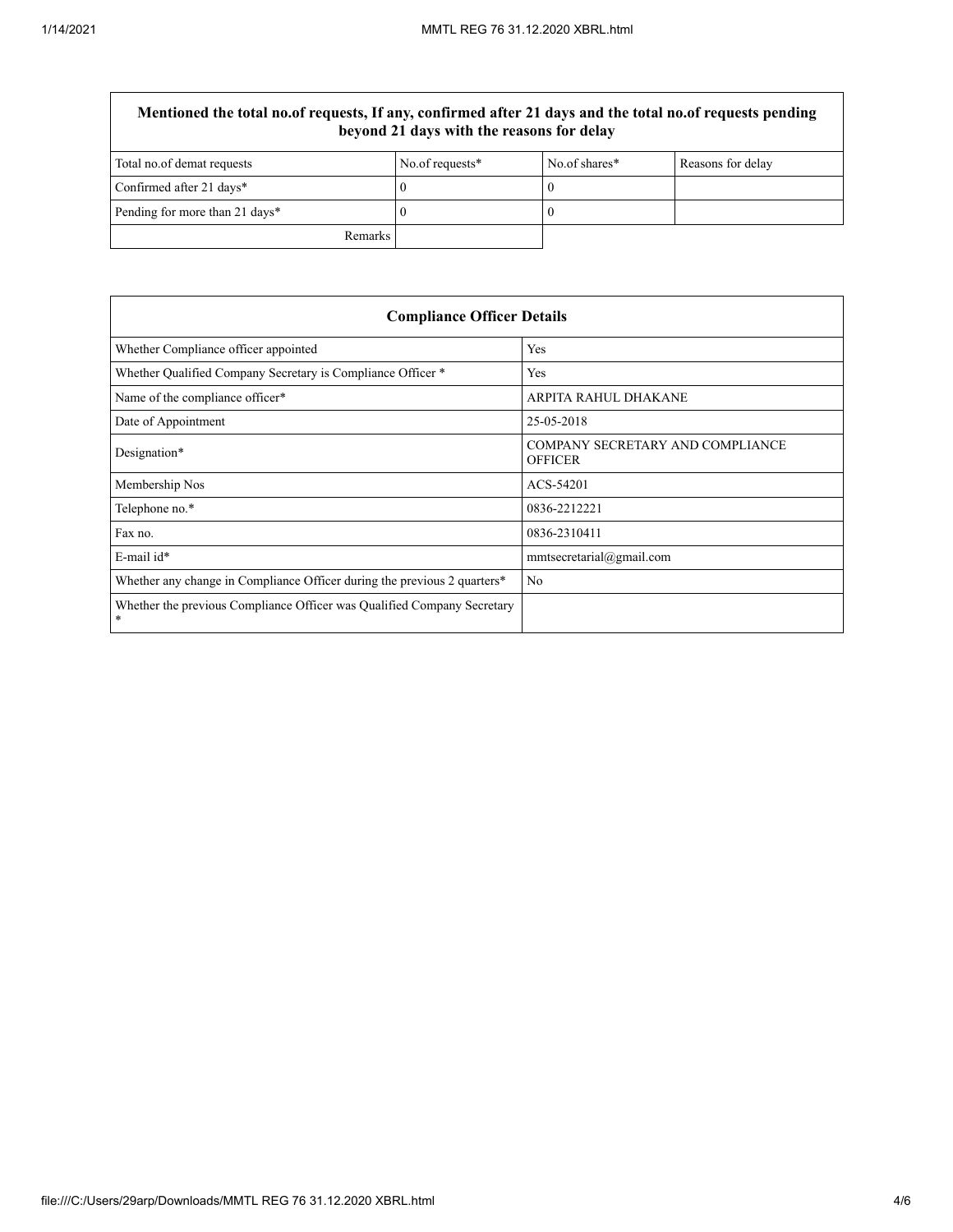| <b>Details of Previous Compliance Officer</b> |  |
|-----------------------------------------------|--|
| Previous Compliance Officer Name              |  |
| Membership Nos                                |  |
| Date of Appointment                           |  |
| Date of Cessation                             |  |